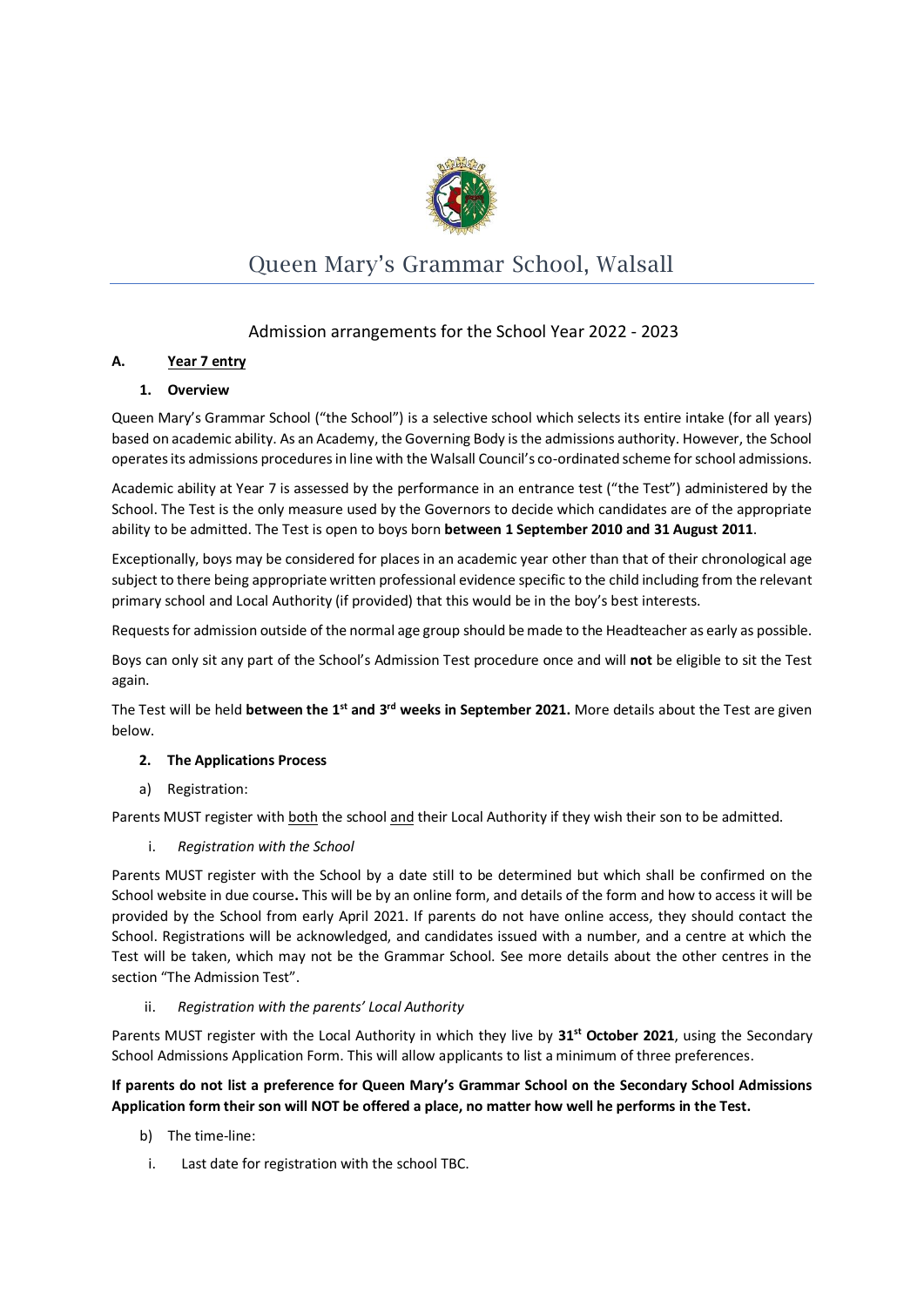- ii. **A window between the 1<sup>st</sup> and 3<sup>rd</sup> weeks in September 2021: Candidates take the Test.**
- iii. Early to mid-October 2021: Parents are given information about how their son has performed, to allow them to make an informed decision about whether to select the School as one of their preferences on the Secondary School Admissions Application Form.
- iv. **31 October 2021**: the last date for registration with the Local Authority.
- v. Early to mid-November 2021: Governors decide the 'qualifying score' (see the section 'Admission Criteria (how places will be offered) ').
- vi.  $1<sup>st</sup>$  March 2022 (National Offer Day): Parents will be offered a school for their son by their Local Authority.
- **3. The Admissions Test**

The Test is open to all boys born **between 1st September 2010 and 31st August 2011**.

#### The Test will be held **between the 1st and 3rd weeks of September 2021.**

Parents may apply for special arrangements to be made for those children who satisfy the Governors that they have special educational needs, or who suffer from a disability. A delegated panel of Governors will take professional advice and decide what arrangements (if any) should be made to allow such a candidate not to be disadvantaged in the Test. Such a decision will be final. It is probable that if special arrangements are made, the Test would be taken on a different day from that indicated above.

If a candidate is unable to sit the Test on the appointed day because of illness or other exceptional reason (and it will be for the Governors to decide whether the reason is exceptional), alternative arrangements will be made to take the Test. The School cannot make allowances for performance in the Test which may have been adversely affected by illness or some other exceptional reason. Parents should telephone the school for advice at the earliest opportunity before the Test.

The Test will consist of 2 papers, testing 3 skill areas: verbal ability including reading comprehension, non-verbal ability, and numerical ability. Candidates will be required to provide their answers on a special answer sheet which is marked at least twice externally. It is not possible for the School to re-mark the answers.

The raw scores will be weighted to take age difference into account, and an order of merit drawn up.

The School is part of a consortium of 5 schools, which will all hold the Test at the same time (with identical papers and process). Candidates' scores will be sent to the school where the Test was taken, and those scores will not be known by the other schools in the consortium when parents are given information in October about how their son has performed. Parents of candidates who take the Test at the Grammar School will be provided with the weighted standardised mark with a comparison with a previous year. No other information (including the mark achieved at another school in the consortium) will be given.

## **4. Admission Criteria (how places will be offered)**

The Governors have resolved that the maximum number of pupils to be admitted to Year 7 is 180. This is the Published Admission Number. As a selective grammar school, Governors are not obliged to admit to this number.

To be eligible for admission to the school, candidates must achieve a minimum standardised score (the qualifying score) in the Test. This will be decided by Governors once they have received the order of merit. Where the number of applications for admission exceeds the number of places available at the school, places are offered to children as follows:

a) A 'looked after child' or a child who was previously looked after but immediately after being looked after became subject to an adoption, child arrangements, or special guardianship order including those children who appear to have been in state care outside of England and ceased to be in state care as a result of being adopted who achieve the qualifying score by rank order of standardised score. A looked after child is a child who is (a) in the care of a local authority, or (b) being provided with accommodation by a local authority in the exercise of their social services functions as defined by section 22 (1) of the Children Act 1989.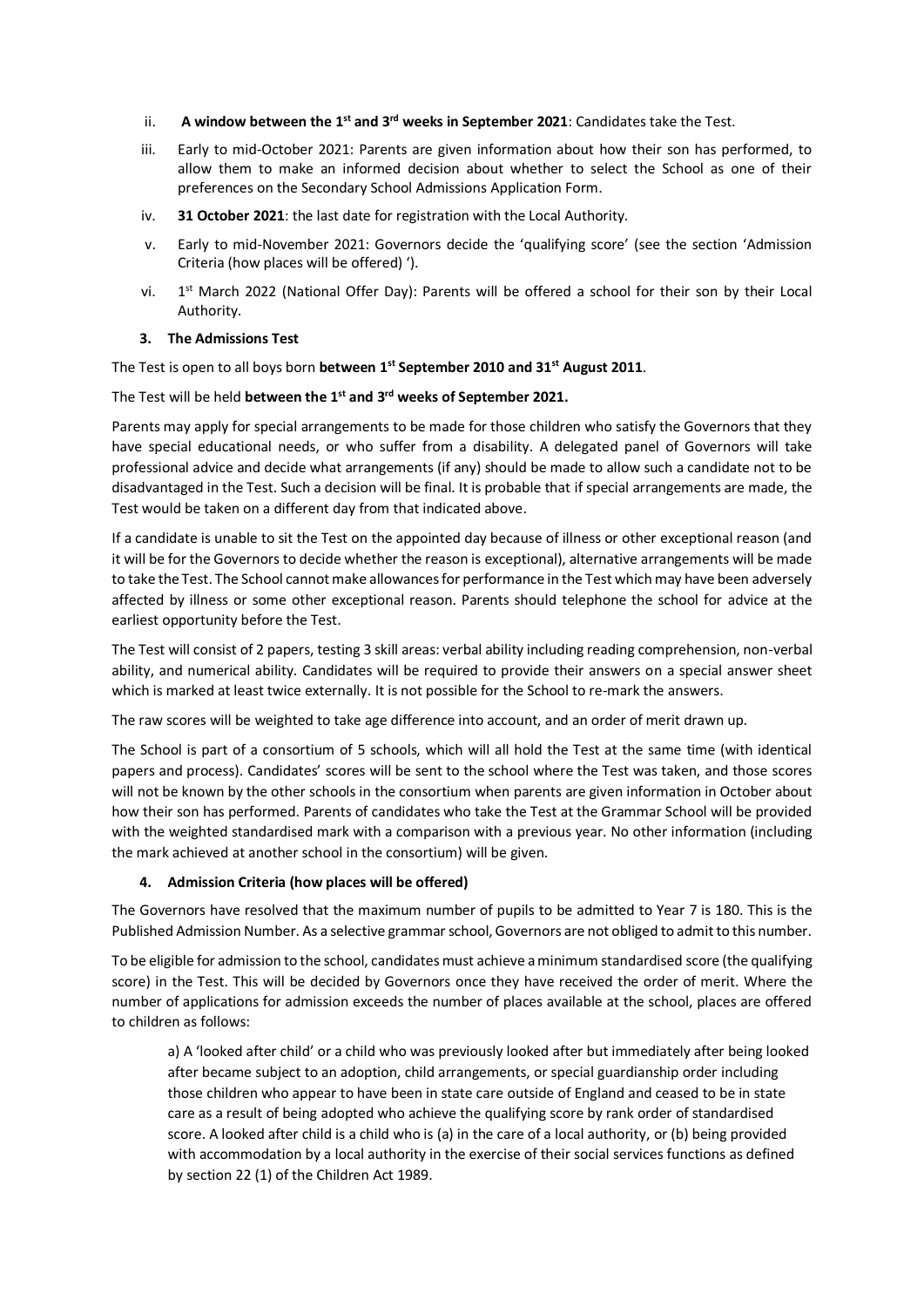b) Children eligible for Pupil Premium\* at the time of the Test who achieve the qualifying score by rank order of standardised score but limited to no more than 30% of students in this category (currently 54 places);

If the number of students applying under this criterion exceeds the number of places available, priority will be given to students as follows:

*B1. For those students attending a Primary School (at the time of the Test) which is listed in Walsall Children's Services Directory for the academic year 2021/22 and who achieve the qualifying score by rank order of standardised score.*

The 'Information for Parents about admissions to Primary Schools' issued by Walsall Council and which lists the qualifying Schools can be found on the School website on the Admission Arrangements page. Please contact the School Office (01922 720696) if further clarification is required.

*B2. For those students whom do not attend a Primary School which is listed in the Walsall Children's Services Directory but who achieve the qualifying score by rank order of standardised score.*

c) Other children who have achieved the qualifying score by rank order of standardised score until the Published Admissions Number is reached.

If one or more candidates satisfy the admissions criteria and are equal on the order of merit, the positions in the three skills areas of the Test will be added together, and the candidate(s) with the lowest number will be offered the place(s).

\* *The School will require evidence to confirm Pupil Premium status. Parents/Carers must submit a completed Pupil Premium eligibility form before the day of the Entrance Test. The form contains sections which must be completed by the Parents/Carers as well as the candidate's Primary School. No paperwork will be accepted on the day of the Test. Please contact the School office (01922 720696) for further details.*

#### **5. Late applications.**

"Late" applications are those where the parents of a candidate have not registered with the School by 4.00 p.m. **on 2<sup>nd</sup> July 2021** even if an application is made to the Local Authority by 31 October. The School deals with such applications in this way:

a) Those received after 4.00 p.m. on 2<sup>nd</sup> July 2021 but before 1<sup>st</sup> February 2022 AND where there are exceptional circumstances that are outside the control of the applicant (such as moving into the area, or the long-term serious illness of a parent). The Governors will normally expect such applications to be accompanied by appropriate evidence. The decision concerning whether circumstances are "exceptional" will be delegated to a panel of Governors and is final.

If the circumstances are exceptional, the application will be treated as being in time. The School will arrange to test the candidate at an appropriate time, after which they will be placed in the order of merit.

b) Those received after 4.00 p.m. 2<sup>nd</sup> July 2021 but before 1<sup>st</sup> February 2022 BUT are not exceptional, and all those which are received after **31st January 2022**.

In these cases, candidates will be tested and placed at an appropriate point in the order of merit only after all the offers of places have been made. This order of merit will then be the waiting list referred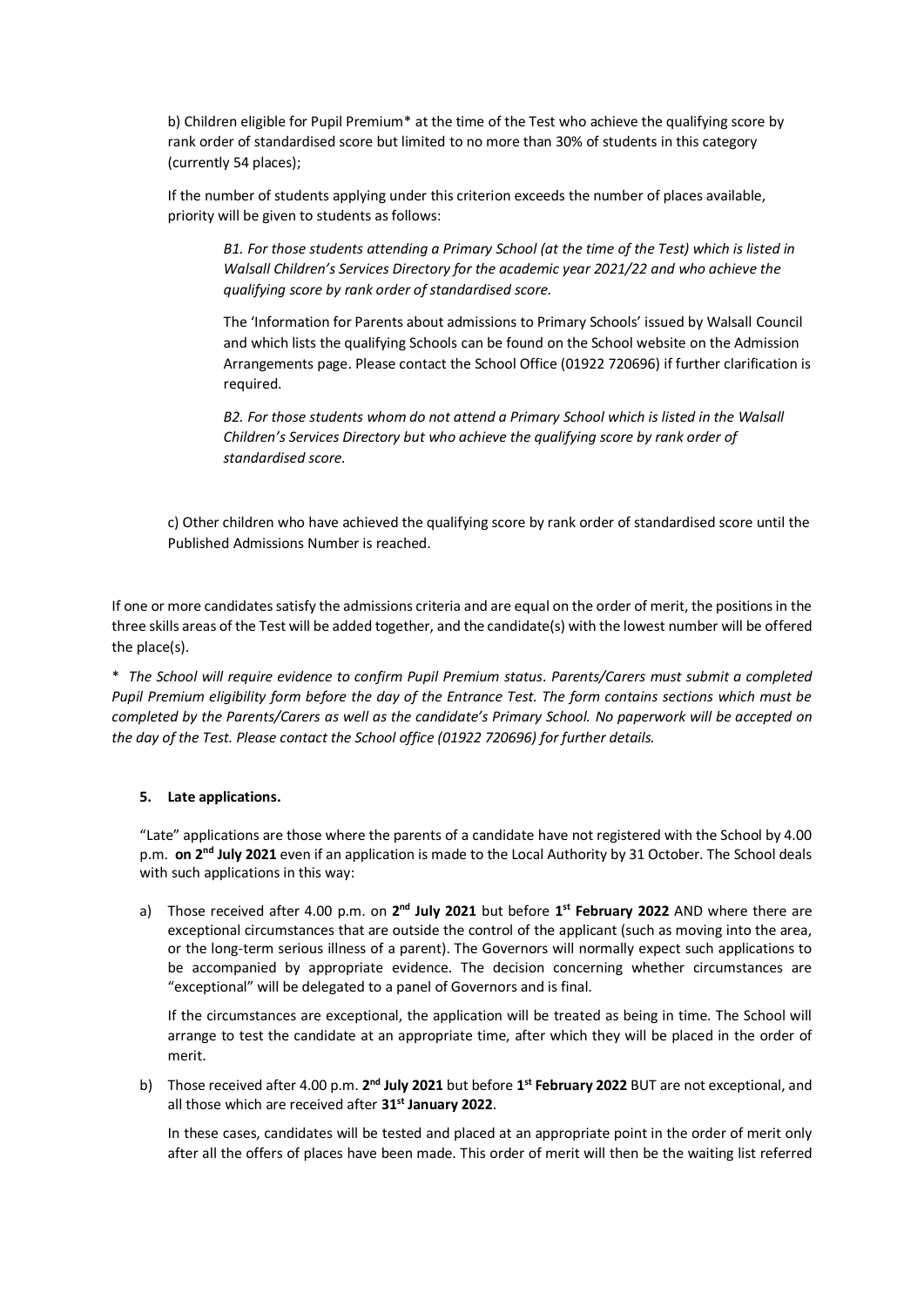to in section 6 below, and places allocated accordingly. Such candidates will, therefore, only be offered a place if a vacancy should occur.

In both cases, arrangements will be made for those candidates to be tested (though not necessarily on the same papers as were taken on the appointed day of the Test). Please note, however, that such candidates may be at a disadvantage because of the standardisation by way of age or if alternative papers are used for the Test.

## **6. Waiting lists for entry to Year 7**

A waiting list will be maintained of those candidates who have been tested and placed in the order of merit but not offered a place. If, in the opinion of the Governors (whose decision shall be final), a candidate is within the ability range, an offer will be made strictly according to this order of merit should a vacancy occur. If, in the opinion of the Governors, no candidate is within the ability range, no offers will be made. This waiting list will be maintained until 31st December 2022 at which time it will cease to exist.

A new waiting list will be maintained from the first day of the spring term 2023. Candidates who have already taken the Test but have not been offered a place and whose score in the test was below that of the candidate last admitted to the school will NOT be eligible to go on this waiting list. If after this date the number of pupils in Year 7 falls below the published admission number, the academic attainment of all those on this secondary waiting list will be assessed, and they will be tested in English, Mathematics, and such other subjects as the Governors consider necessary at the time. An order of merit will be drawn up based on the results of those tests, and if, in the opinion of the Governors (whose decision shall be final), a candidate is within the ability range, an offer of one or more places will be made strictly according to this order of merit. If, in the opinion of the Governors, no candidate is within the ability range, no offers will be made. Priority will be given to Looked After Children and previously Looked After Children as defined at paragraph 4 a) above, then those attracting Pupil Premium, should there be a tie for a place.

## **7. Appeals**

The appeals timetable and procedures will be published on the School's website by **28th February 2022**.

## **B. Admissions to Years 8 to 11**

## **1. Who is eligible?**

Only those candidates who have NOT taken the Test for entry to Year 7 may apply for a place in Years 8 to 11. Candidates who have already taken the Test but have not been offered a place are not eligible for admission until the Sixth Form or to be placed on a waiting list.

## **2. Process.**

- a) In all cases parents shall be notified within 15 school days of any application for admission to Years 8 to 11 as to whether vacancies exist and, if applicable, the date of any testing for academic attainment. If no vacancies exist, eligible candidates who apply for admission to Years 8 to 11 shall be placed on a waiting list.
- b) Should vacancies become available, all those on the waiting list will be tested for academic attainment in English, Mathematics, and such other subjects as the Governors consider necessary to determine whether any of those candidates fall within the ability range of the appropriate Year. An order of merit will be established, with priority being given to Looked After Children and previously Looked After Children as defined at paragraph 4 a) above, should there be a tie for a place. If, in the opinion of the Governors (whose decision shall be final), a candidate is within the ability range, an offer of one or more places will be made strictly according to this order of merit. If, in the opinion of the Governors, no candidate is within the ability range, no offers will be made.
- c) Tests in respect of this waiting list will normally be undertaken no more than once per term.
- d) Candidates for admission to Key Stage 4 (Years 10 and 11) may be offered places on the above criteria but must also satisfy the Governors (whose decision is final) that the course of study followed prior to the application is compatible with the courses offered by the School.
- e) The order of merit will remain valid until the last day of the year in which a test is taken. If candidates rejoin a new waiting list and a vacancy occurs then all candidates on the waiting list, apart from those